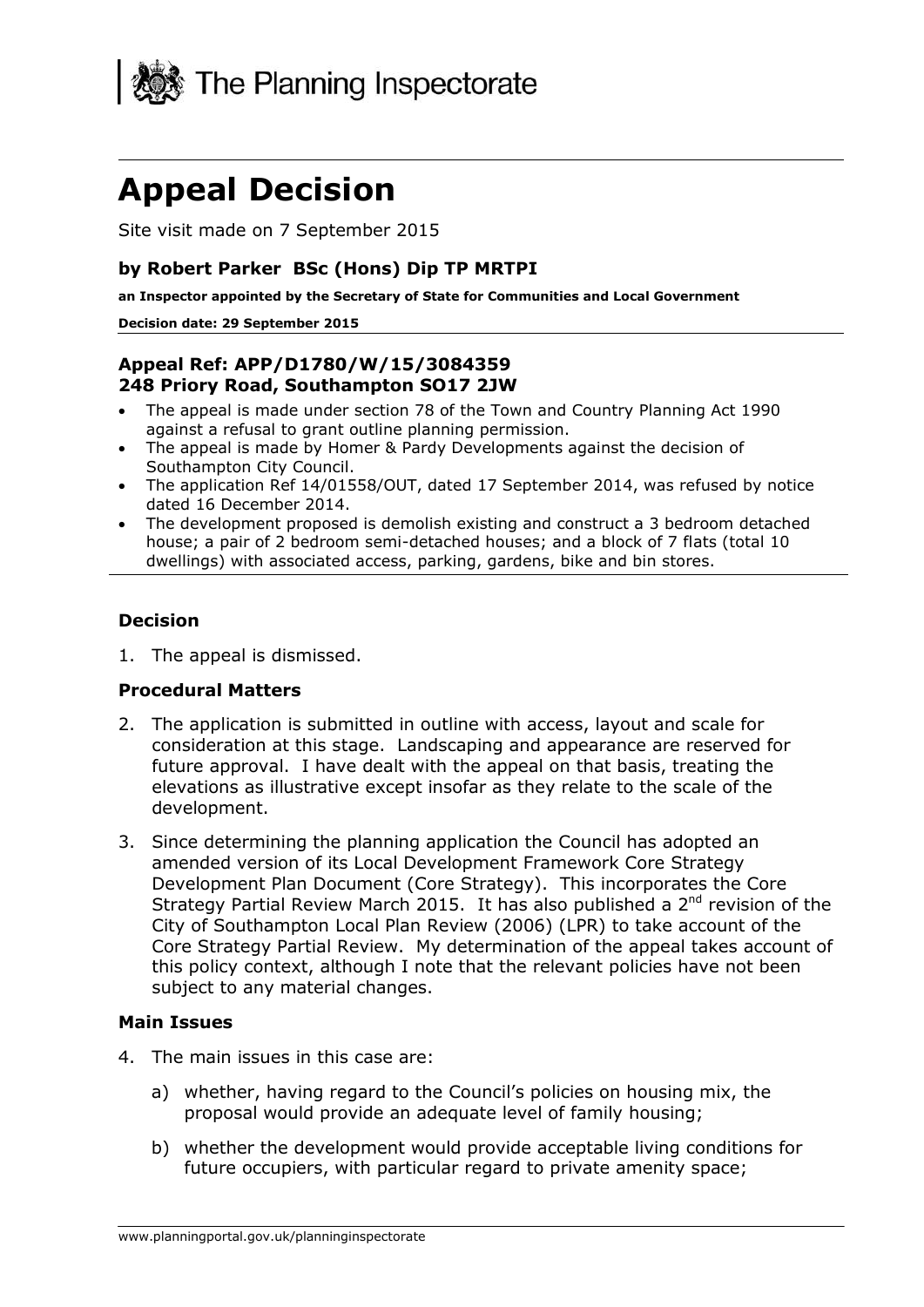- c) whether the proposal would make satisfactory provision for car parking; and
- d) whether any harm in respect of the above matters would be outweighed by the benefits of the scheme.

#### **Reasons**

#### *Housing mix*

- 5. Policy CS 16 of the Core Strategy seeks to provide a mix of housing types and more sustainable and balanced communities. One of the ways in which it will achieve this is through the provision of a target of 30% of total dwellings as family homes on sites of ten or more dwellings or which exceed 0.5 hectares. Family homes are defined as dwellings of three or more bedrooms with direct access to useable private amenity space or garden for the sole use of the household. The policy states that the appropriate percentage of family housing for each site will depend upon the established character and density of the neighbourhood and the viability of the scheme.
- 6. Policy CS 16 pre-dates publication of the National Planning Policy Framework but its requirements are consistent with paragraph 50 of that document. The policy was derived from an up-to-date assessment of the sub regional housing market and was effectively justified by that evidence. I note that it was given strong support by the examining Inspector. In the absence of more recent evidence to support any changes to the market requirements, I consider that the policy remains relevant to the housing needs of the city.
- 7. The proposal is for a development comprising a single 3 bedroom detached house, a pair of 2 bedroom semi-detached houses and a block of seven flats. Only one of these units would fall within the Core Strategy definition of a 'family home'. This would equate to 10% of the total number of units.
- 8. It is put to me that the figure within the policy is a target and not an absolute requirement. I agree that the policy wording provides a degree of flexibility. Paragraph 5.2.10 of the supporting text indicates that a lower percentage of family homes may be justified where the proposed development can demonstrate the achievement of more important priorities for the site.
- 9. The appellant contends that a significant reduction in the overall number of units on the site would be necessary to achieve a very modest increase in the number of family homes. Two sketch schemes have been produced to illustrate this point. It is evident that there is a need to weigh the desire for housing numbers (and the efficient use of land) with the need for family homes to respond to market trends. Both are important considerations. However, to my mind the current scheme fails to strike the correct balance.
- 10. I noted during my visit that the local neighbourhood is predominantly characterised by medium density family housing. In my view any development on the site should reflect this. Therefore, in the absence of any evidence to show that a development incorporating a greater element of family housing would be unviable I consider that the proposal would be unacceptable. The fact that the policy requirement for family housing would not be triggered on a smaller scheme does not in itself justify the proposal. Neither am I persuaded that the site dimensions would preclude an alternative proposal with an increased number of 3 bedroom units.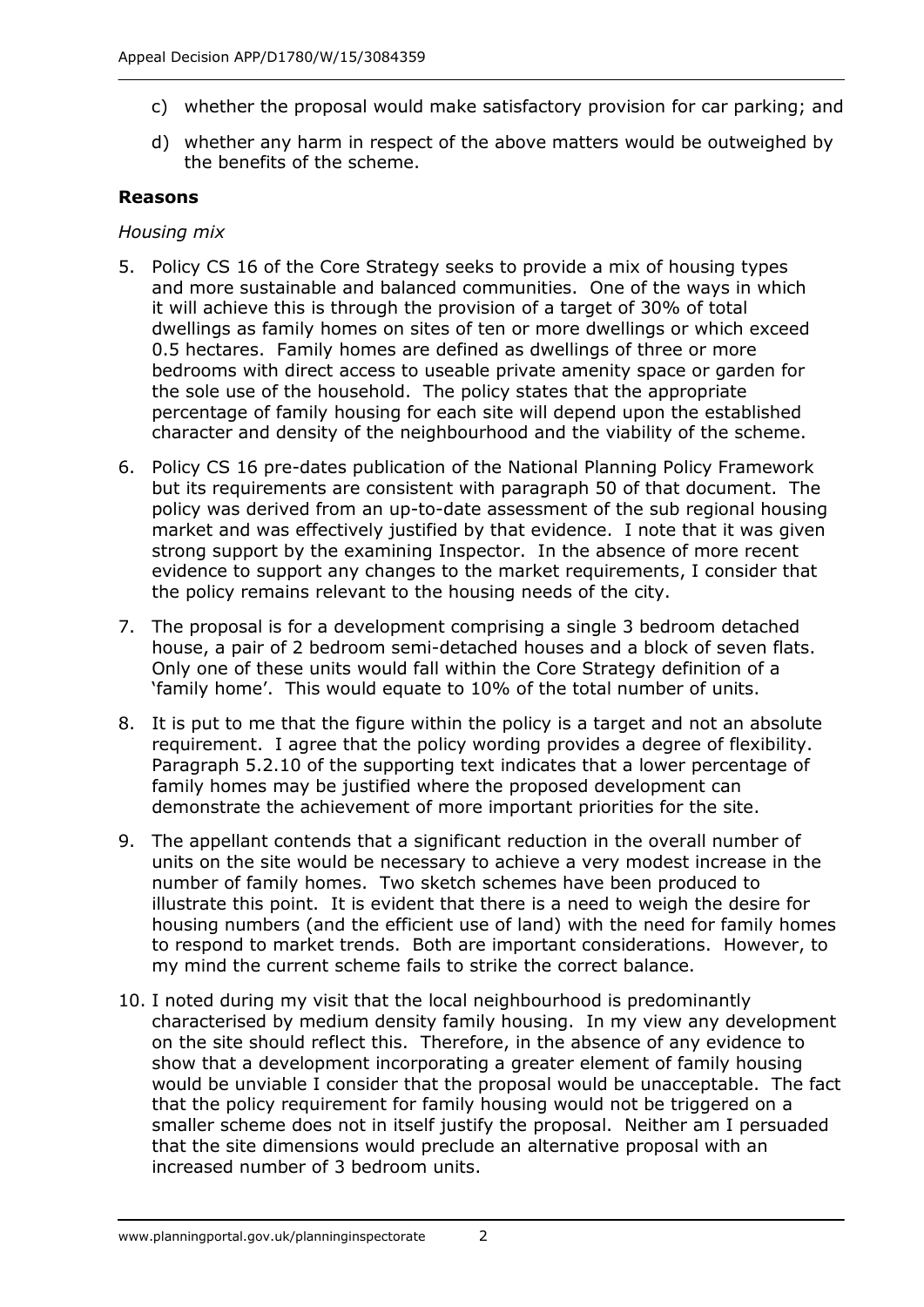11. For the above reasons I find that the proposal would conflict with Policy CS 16 of the Core Strategy in respect of the need to provide adequate levels of family homes in new housing schemes.

# *Living conditions*

- 12. Policy CS 16 of the Core Strategy stipulates that family homes should have direct access to a usable private amenity space or garden. This must be fit for purpose and also accord with specified minimum sizes. For detached properties the relevant standard is 90 square metres and for semi-detached homes the figure is 70 square metres.
- 13. Identical standards are also set out in the adopted Residential Design Guide Supplementary Planning Document (2006) (SPD) which supports saved Policy SDP 1 of the LPR. This seeks to ensure that planning permission is only granted for development which does not unacceptably affect the health, safety and amenity of the city and its citizens. A similar wording is included within Policy CS 13 of the Core Strategy.
- 14. The dwellings within Blocks A and B would each be provided with an area of garden measuring approximately 48 square metres. This would be significantly below the minimum standard set out in Policy CS 16 and the SPD. In my view the gardens would be too small to meet the everyday needs of the household. Given the nature of the properties – and block A in particular – there is a fair probability that they may accommodate families with children. This reinforces my view that the gardens would be inadequate and not fit for purpose.
- 15. I acknowledge that the scheme would include an area of communal open space on the riverside. This could in theory be used by the residents of Blocks A and B. However, even if this was likely (and the evidence fails to convince me on that point) it would not adequately compensate for the substandard private gardens being proposed for the individual units.
- 16. It is put to me that the dwellings in nearby Pettinger Gardens have gardens of similar size to that being proposed. However, these properties are terraced and as such would only be required to provide 50 square metres of private amenity space garden under the Council's standards. As such they are not directly comparable and do not set a precedent for substandard garden sizes.
- 17. Notwithstanding this, I accept the view that the scheme would not be materially harmful to the character and appearance of the area. There would thus be no conflict with the objectives of Policy SDP 7 of the LPR. However, this does not justify garden provision which is substantially below the minimum standards set out in the development plan. The aim of those standards is to ensure satisfactory living standards and not simply to secure development which is characteristic to the area.
- 18. I therefore conclude that the proposal would provide unacceptable living conditions for future occupiers, contrary to the objectives of Policies CS 13 and CS 16 of the Core Strategy and saved Policy SDP 1 of the LPR, and guidance contained in the SPD.

# *Parking*

19. Policy CS 19 of the Core Strategy states that parking for all development must have regard to the Council's maximum car parking standards. These are set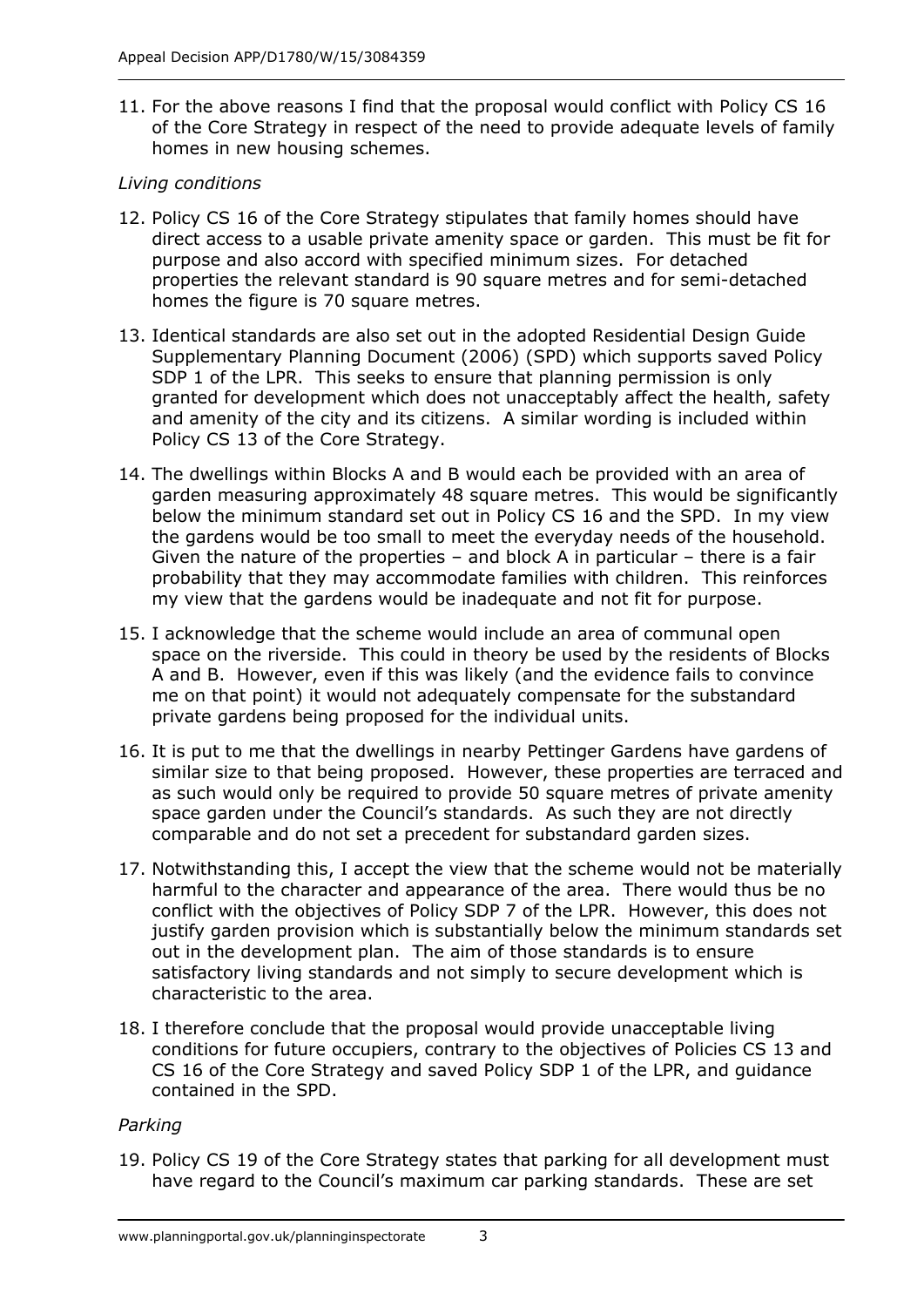out in the adopted Parking Standards Supplementary Planning Document (2011) (Parking SPD). The standard applicable to the appeal scheme is 18 spaces. The plans show provision for 11 parking spaces within the site which roughly equates to one per dwelling.

- 20. The Parking SPD makes clear that provision of less than the maximum parking standard is permissible, providing that developers demonstrate that the amount of parking provided will be sufficient.
- 21. The appellant has commissioned a parking assessment and survey which shows a surplus of approximately 36 kerbside parking spaces in the streets local to the site. The Council has expressed concerns regarding the methodology but presents no data of its own. The appellant's survey was carried out at times when most residents were likely to be at home and I am satisfied that it represents a true picture of the parking situation locally.
- 22. The findings of the report persuade me that any parking overspill from the development could be accommodated without detriment to local residents. I therefore consider the level of parking provision within the scheme to be acceptable. As such, I find no conflict with Policy CS 19 of the Core Strategy or the Parking SPD.

# *Planning balance*

- 23. The Council did not request any affordable housing as part of the development. This was on the basis of national policy introduced in the Written Ministerial Statement dated 28 November 2014 and subsequently incorporated into the Planning Practice Guidance. However, these changes have been set aside by the courts<sup>1</sup>. The parties now agree that the scheme would need to deliver 20% affordable housing in accordance with Policy CS 15 of the Core Strategy. Although there is no planning obligation before me, the policy indicates that a condition could be used to secure provision. The inclusion of affordable housing within the development would constitute a benefit which must be included in the overall planning balance.
- 24. The proposal would deliver both market and affordable housing on previously developed land and in a sustainable location. The Framework identifies the need to boost significantly the supply of housing. In this context, and against a backdrop of the Council's failure to meet delivery targets in recent years, the scheme would make a valuable contribution to the supply of housing in the city.
- 25. The scheme also has the potential to provide access to the waterfront by means of a walkway which could be dedicated to public use in future. This is a small benefit, but nonetheless one which weighs in favour of the scheme.
- 26. The above benefits must be weighed against the harm I have identified in respect of the housing mix and the living conditions for future occupiers. The issues are finely balanced. However, notwithstanding the significant benefits in terms of housing delivery, I consider that the arguments in favour of granting permission are outweighed by the need to secure larger family homes with gardens of an appropriate size. I therefore conclude the scheme to be unacceptable.

 $\overline{a}$ 

<sup>1</sup> *West Berkshire District Council and Reading Borough Council v Secretary of State for Communities and Local Government [2015] EWHC 2222 (Admin).*